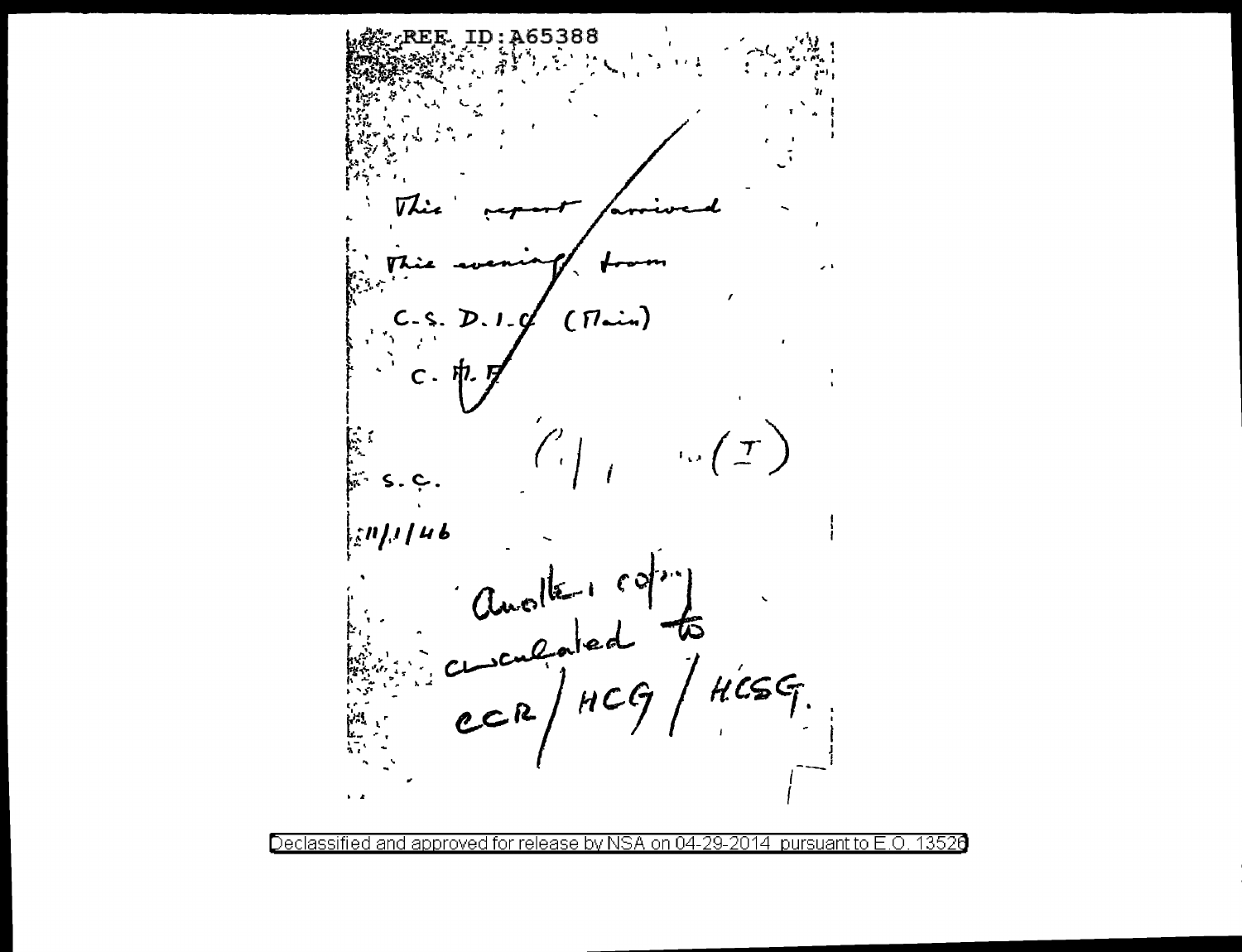| Ą, |                                                                                |                                                                                                                                                                                                                            | <b>REF ID: A65388</b>    |                                                 |                                                             |
|----|--------------------------------------------------------------------------------|----------------------------------------------------------------------------------------------------------------------------------------------------------------------------------------------------------------------------|--------------------------|-------------------------------------------------|-------------------------------------------------------------|
|    | $\mathbf{r}$                                                                   | PL 86-36/50 USC 3605<br>FIRST DETAILED INTERROGATION OF THREE GERMAN PW                                                                                                                                                    |                          | <b>MOP SECRET</b><br>CSDIO/CAF/Y 42<br>Copy No: | $\dot{c}$ 3378<br>71<br>$\pmb{r}$                           |
|    | Name<br>Rank<br>Unit<br>Function<br>$F.P.$ No.<br><b>Captured</b><br>Secret No | : WUNSCH Hans<br>105M<br>: 963 Short Range Intercept Coy (HEIDE MARIE")<br>: Pl Sjt Major Intercept WT Op<br>: 47651<br>: nr LODI 26 Apr 45 BRUSSANONE 10 May 45<br>: M45/860<br>Interrogated : CSDIC, CMF. 12 - 16 Dec 45 | Cp1<br>47651<br>M 45/861 |                                                 | Cpl<br>Translator<br>47651<br>nr LODI 26 Apr 45<br>M 45/857 |

This report deals with information on 963 Short Range Intercept Coy (HEIDE MARIE). It is thought to be the most complete record of the unit's history as both PW WUNSCH and sarved in it since the day of its formation. Where information clashes with details obtained from other PW (on whom no report is issued) this is also reproduced. PH could provide no fresh information on cryptography.

#### CONTENTS

| PREAIBLE expresses as a consequence of the contract of the contract of the PREAIBLE expresses are a set of the | $\mathbf{Z}$ |
|----------------------------------------------------------------------------------------------------------------|--------------|
|                                                                                                                |              |
| 963 SHORT RANGE INTERCEPT COY. (LATE. 603.<br>ď<br>G<br>ď<br>$\mathbf{o}$                                      |              |
| <b>PERSONALITIES</b>                                                                                           |              |

À

 $0.5.D. I.0.$  $O.M.F.$ 24 Doo 45

 $\mathbf{I}$ 

7 G. Admin, Corps 10  $\zeta$  $\overbrace{C}$  (*W.S. VALENTINE*), LT-Col.,

Officer Commanding CSDIC, CAF.

**IRAN Z 7 1C ...** 

 $\ddot{\phantom{0}}$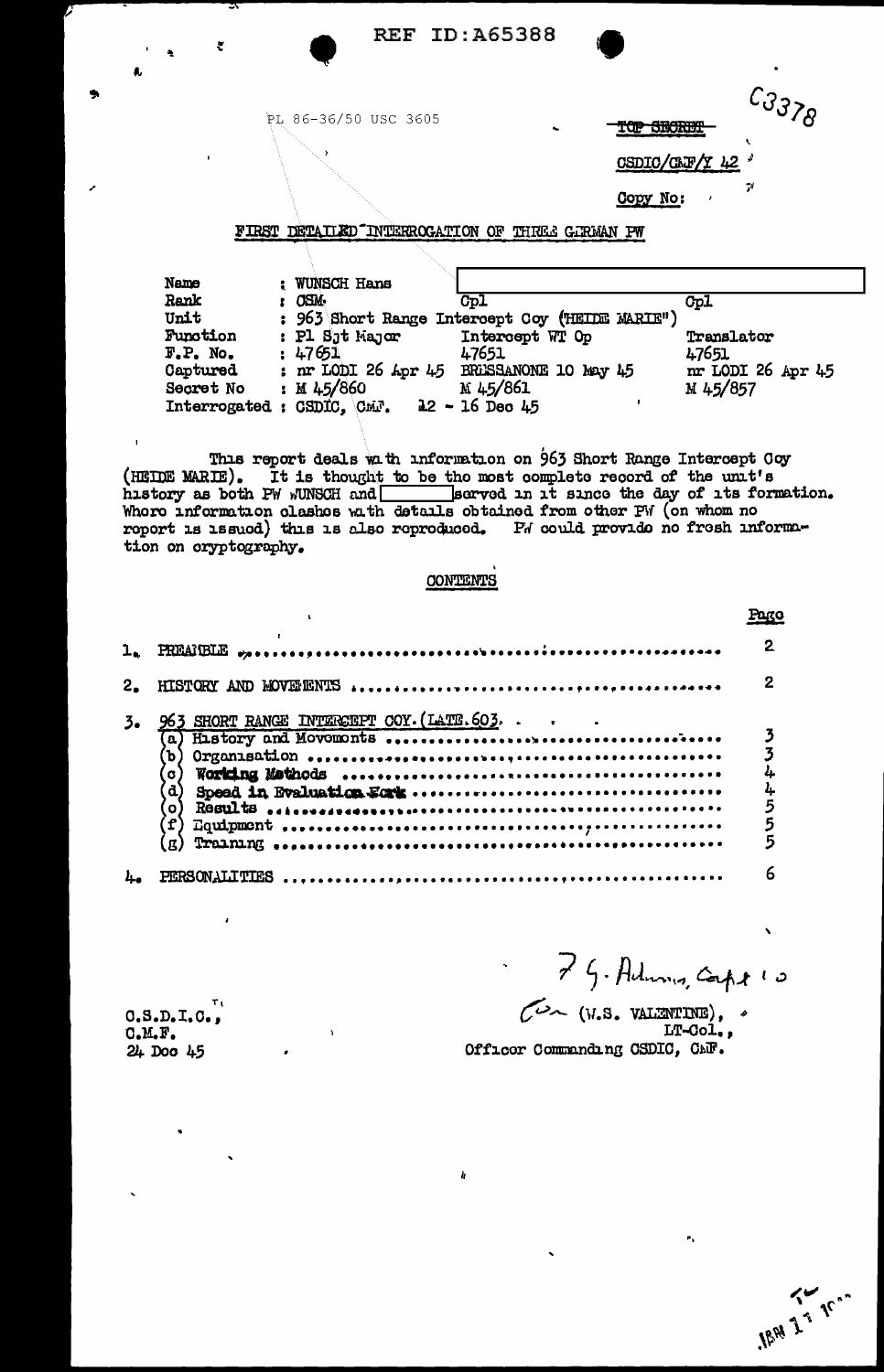**REF ID: A65388** 

#### $-2 -$

# CSDIC/CMF/Y 42

**TOP SECRET** 

#### $\mathbf{1}_{\bullet}$ PRE MBLE

WUNSOH is a regular of 32 who originally intended joining the SS. From a technical point of view his information is poor, but he provided useful dotalls on history, WE and personalities. Rollability : Fairly Good.

 $\perp$ is a 26 yoar old small town lawyor's clork who scrved all his time in the German Army as an operator (WT and Intercept, RT). Ho is not vory brilliant but gave information without much fuss. Roliability : Fairly good.

 $\bullet$ If ts perfectly the stage type of German who has learnt He is a 28 year old Commercial employee from COLOGNE, very English in Gormany. keen on languages and anzious to show his knowledge. He gave information willingly, and holpod to complete the russing links in the chain of facts provided by the other two PM.

: Fairly Good.<br>(Interrogated by A.G.B.) Roliability

 $2.$ HISTORY .. ND MOVE ENTS

PL 86-36/50 USC 3605

| <b>MUNDULI</b>                  |                                                                   |
|---------------------------------|-------------------------------------------------------------------|
| $\overline{1 \text{ Nov } } 35$ | Joined 4 Bn 1, Inf Rogt at SCHW_EBISCH-GMUENDT, and after two     |
|                                 | months trg, posted to Sigs Pl.                                    |
| ond Oct 36                      | Roloased from Gorman Arty, and back to civilian life.             |
| 26 <sub>n</sub> ug 39           | Called up to S1.s Pl of 178 Recce Bn near PFORZHEIM.              |
| ond Doo 39                      | Posted to Dopot Bn of Recee Tps at MuDOW nr PLSEN.                |
| $J$ un $/J$ ul 40               | Posted to S1,s Squadron of Reserve Pn of 18 Cevalry Regt, at      |
|                                 | B.D C.MNST.DT noar STUTTG.RT.                                     |
| $1$ apr 42                      | Postod to WT Coy of HQ 305 Inf Div, whence after a fow days       |
|                                 | posted to nowly formed 603 Short Rango Intorcopt Coy (NN.K 603)   |
|                                 |                                                                   |
|                                 | lator ronared 963 Short Range Intercopt Coy (NN.K 963).           |
| $26 \sqrt{2}$                   | Captured with sub-unit ('HALL" P1) near LODI.                     |
|                                 |                                                                   |
| $1$ Doc $39$                    | Callod up to 13 Sigs Res Bn, at H.NNOVIR for try as T op.         |
| $7$ Jan $4\omega$               | Postod to 2 Coy, 171 Sıçs Bn of 71 Inf Div.                       |
| $\log$ apr 42                   | Postod to nowly formed 603, later 963, Short Range Intercept Coy  |
| $0$ ct $44$                     | Postod in Coy to "INGE" Pl whore he stayed till                   |
| 10 Kgy 45                       | whon ho was ceptured at BRESS.NONE.                               |
|                                 |                                                                   |
|                                 |                                                                   |
| $1$ Oct $38$                    | Called up to 6 Tp 2 Bn 26 .rty Regt, at CHEN.                     |
| 10 Jul 42                       | Postod to 3 Coy (English) Sigs Interpretor Res & Trg Bn (NDE)     |
|                                 | at ILISSEN.                                                       |
| 20 Nov 42                       | Posted to novily formed 635 Short Range Intercept Coy (NM.K 635)  |
|                                 | at OSIO, lator to be known as 3 Coy 635 Ar y Sigs Rogt (3 Mp      |
|                                 | ALLE NACHRICHTEN AGT 635), lator - Nov/Doc 43 - ronanod 962       |
|                                 | Short Rango Intercopt Coy (NM.K 962) in NORWAY.<br>This unit      |
|                                 | oxisting, on paper nore than in reality, PW served actually with  |
|                                 | FNAST 9 from 20 Nov 42 to 31 may 43, working as translator in     |
|                                 | the Toxt Evalue tion Sub-see (I.W).                               |
|                                 | Frou Jun to Doc 43 PW was ill and convaloscing.                   |
| $28$ Jan $44$                   | 962 Coy boing now disbanded, PM roturned to IEISSEN, in 3 Coy     |
|                                 | (3 Kp NDEL), and noved with unit to St.  VOLD.                    |
| $3$ May 44                      | Postod to 963 Short Renge Intercept Coy, serving most of the      |
|                                 | tino with the "HeRIE" Pl allotted to the Ligurian Army doing work |
|                                 | of trenslator on toxt ovaluation (LN).                            |
|                                 |                                                                   |
| $.26$ $\cdot$ pr 45             | Captured nr LCDI.                                                 |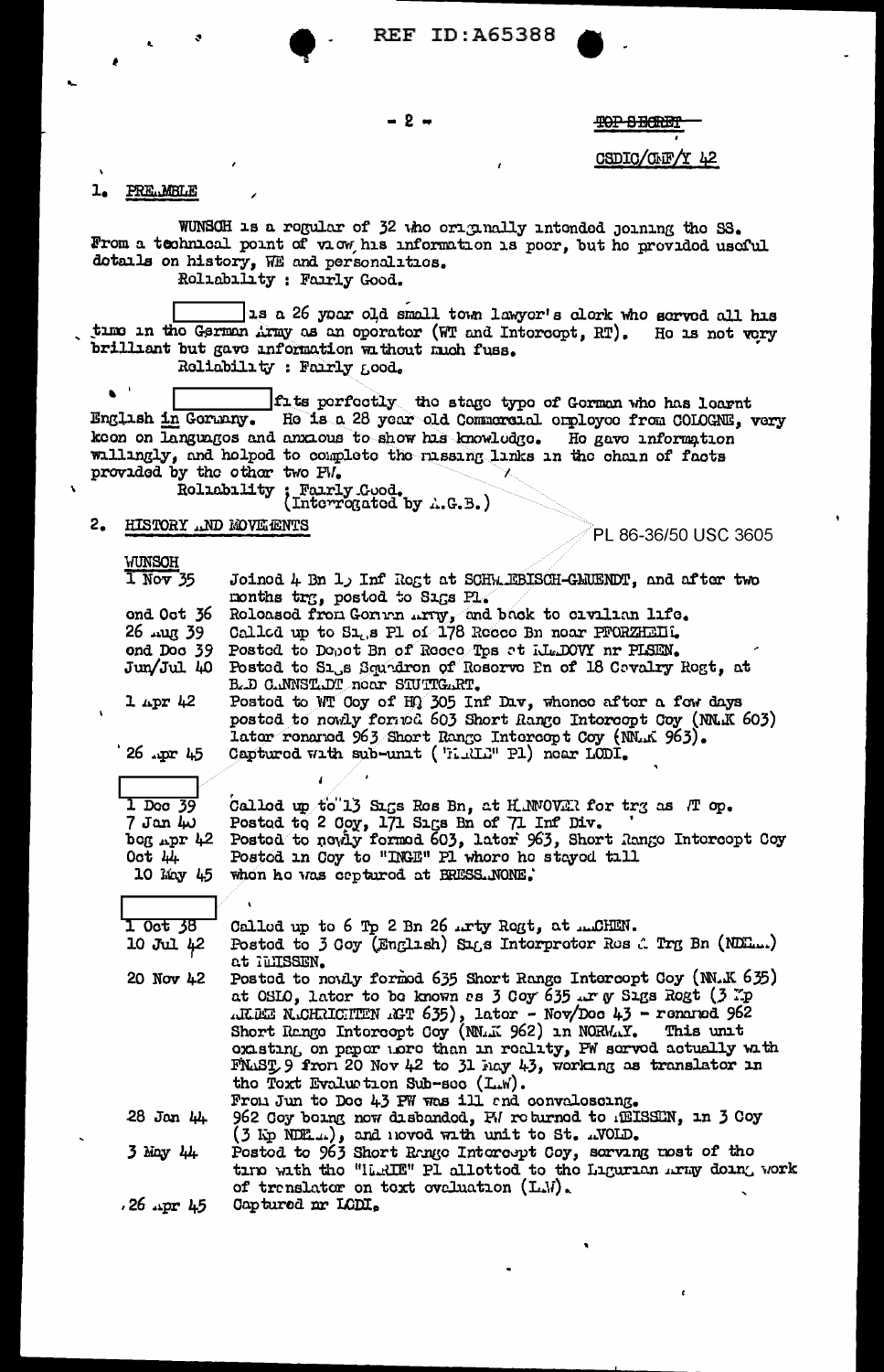#### -3-

# OP SECRET

#### $CSDIC/OMF/Y$  42

#### $963$  SHORT RANGE INTERCLPT COY (N.CHRICHTEN N.H. UFTIL ERUNGS KOMP NIL = NNOK 963) 3.

## (a) History and Move onts

The unit, known originally as 603 Short Ringe Intercept Coy, was formed in Spring 42 at PORT MudlY, near P.RIS. It was U/G 5 Intercopt HO., It consisted of three short range intercept pls, and one line intercept pl. (This last was never in action, and was subsequently dissolved). In Sop 42 the Coy In Oct 42 part of moved to two localities near C.L.IS, C.M.P.CNE and GUILES. the unit 1 (P1) was sont to NOYAL PONTIVY in Brittany, and part (3 P1) to a locality (NU) in the vicinity of DIEPPE. Coy HQ was stationed at that time at SOMMIRVIEUX noar B.YUEX.

, Whon the Germans ecoupled the South of FR.NCE, the Coy neved to NIES (Nov 42). It beg 43 the Coy was sent to B.GNOLI near N.PIES.<br>(TRUPP) was sent from there to TUNIS, where it got captured. At beg 43 the Coy was sent to B.GNOLI near N.PIES. One dotachment In  $npr 43$  the Coy moved once more to FRACE, at TONTPELLING, where it only stayed a short time, and at end Apr/bog May 43 it transformed to POGGIO d' ORO noar GANARO, in the MBAN Hills. On 8 Sop 43 Coy changed location to the woods noar FR.SC.TI. IT ILLY it was under 7 Intercopt HQ, and the murber was changed from 60 Tn

While in the neighbourhood of FRASCLTI the Coy formed the Intercept Pl "MARIE" and attached it to the HERMANN GOERING Div in the S.I.ERNO sector. About ond Sup/bog Oct 43 the Coy moved to the F.BRIC. DI ROM..

In Jan 44 tho Intercopt Pl "HLIDE" was formed and given the .D.IL.TIC The Intercopt Pl "DORIS" was forwed when the Allies landed Soctor to watch. in the ANZIO-NETTUNO area (end Jan 44). (Note: Other PW have stated that the ware the eriginal three of the Coy, but that only cover-names and tasks (Noto: Othor PW have stated that those wore allotted afrosh in winter  $43/44$ .

In lay or Jun 44 a fourth Pl was formed, called "INGE". Porsonnol care from sundry Div Intercept Dets (DIVISIONS N.CHRICHTEN .UFKL. LEUNCS TRUPPS) and some from KNA 7.

At bog Jun 44 the Coy HQ moved to BIBBIEN. In the FLORENCE area. month later the location was changed once more to SMDRIGO near VICENZ... In Aug 44 the Coy HQ was split up and personnel divided mong the Pls. Only B ocholon remained as such in existence. In Sep 44, this B echolon moved to SOLIERA noar G.RPI and snortly after that there took place a further splitting up The heavy parts of the B echolon were sent to H.NTU... of the B echolon. Thus two ocholons wore formed, Echolon I (STAFFEL I) and Echolon II (STAFFEL II) which were eventually rounited at RuNTUA in Oct 44. At end Oct/beg Nov 44 Echolon I moved to GRADIZZA near COP.RO, Echolon II moving to BASTI. (PADUA). Both stayed there until the beginning of the general retreat on 26 Apr 45, when Both corms broke down completely. Since then no nows was recorded from on ther (Note: according to information obtained from other  $FW$ , the **Echclon.** Evaluation Office of the Coy HQ was the only part of the unit which was broken up, the rest of the HQ remaining as before.)

As at .pr 45 the four platoons were allotted to Corps, as follows:

| LNGC        | τо |              | AIV APEXI COPPI |
|-------------|----|--------------|-----------------|
| DORIS       | tο | I Para       |                 |
| HE TIN      | u  | LXXVI Arnd   |                 |
| <b>MRIE</b> | Ħ  | Ligurian rry |                 |

(b) Organisation

The Wil provided for the following organisation of the unit. OC's Party (GRUPPE FULTRER) 3 Short-Rango Intercopt Pls (PUNK N.H.UFKL.ERUNGS ZUEGE) 1 Line Intercept P1 (DAHT UFKL ERUNGS ZUG) B-ocholon (TROSS)

00's Party, included the Coy HQ Staff (Orderly Room otc), the COy Evaluation Office (KO: PANIE AUS ARTE ST. FFEL), DRS soc, a largo IT Dot with exchange, and a modium NT Det.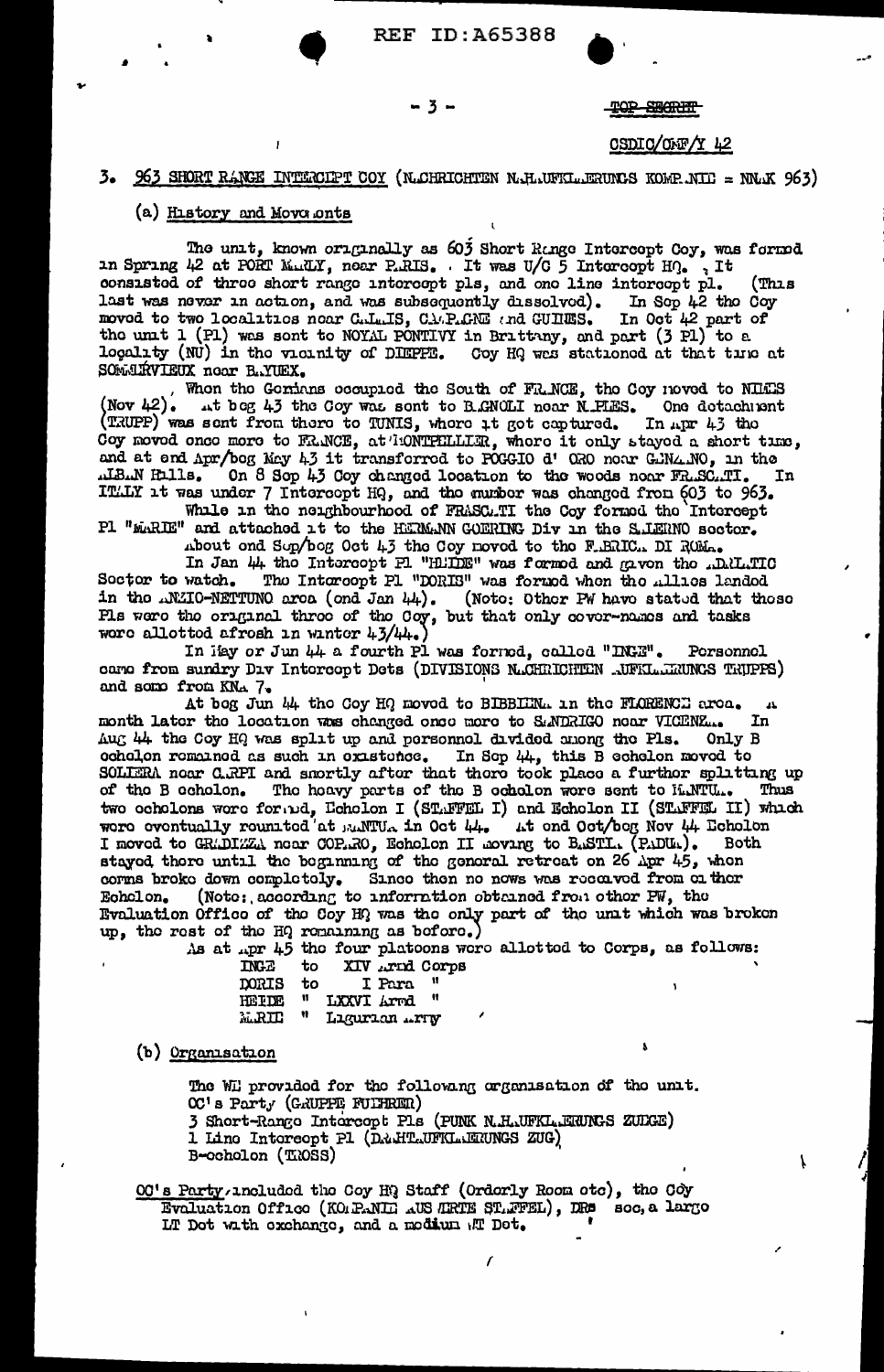#### TOP SECRET

#### CSDIC/CHF/Y 42

A Short-Rango Intercept Pl included in addition to Pl Comdr and spare Officer or NCO (z.b.V.) and IRs (3), the PI Evaluation Dot (dio<br>ZUGSAUSWERTUNG), 3 WT Intercopt Dots (FUNK N.H.UFKI..IRUNGS TRUPPS) of<br>1 Dot Cordr, 3 interpretors and 4 WT operators each (H-FUNKIR), 1 DR<br>party (PEILSTAFFEL and 1 WT (comms) Dot.

The Lane Intercept Pl included in addition to the Pl Comdr and spare Officer or NCO (E.b.V.), 1 Lanc Intercept Officer, 3 DRs and 6 Lanc - Intercept Dots (DR HT.UFKL: RUNGS TRUPPS).

B-cchelon (TROSS) included the usual personnel and services, tradesron etc.

In addition to the normal complements of English-speaking R $\sqrt{T}$ . oporators in the Intercept Platoons, cortein also had other language-speakers. The following dotails are known.

| <u>DORIS</u>  | 5 Polish-spoaking operators                                         |
|---------------|---------------------------------------------------------------------|
|               | 2 Italian-spoaking operators                                        |
| <b>FILIDE</b> | 2 or 3 Hindustani speakers                                          |
| <b>INGE</b>   | Somo Portuguese speakers (for Brazilian units)                      |
| MATE          | Some Fronch spocking operators (when French units were in the line) |

Apparently those dispositions of specialist interpretors were liable to alteration as the allied frms which they monitored were re-grouped.

#### (c) Working hothods

Until summor 43 Aliod traffic was taken only for trg and practice After that W/T and R/T traffic originated by Allied formations in purposos. TUNISL., SICHM and ITALY was taken in conjunction with ERIKA and MONIK. stas, froquencies being allotted and divided arong all these units. When the pls wore allotted to various Corps in areas, Coy HQ had an intercept sta of its own, so that ofton cortain links would be taken down twice, by a pl and the coy sets. In such times H-Platoon (H-ZUG) 1.0. Intercept Pl of KN. 7, would reinforce Coy When pis left the coy, they were placed  $\psi$  of corps, or sometimes HQ sta. Traffic takon was rostly ..lliod Armos mattor, and somo ..LOs links. divs. fow fixed allied Navies WT stas were watched too. PV could supply no furthor dotails.

Rosults wore transmitted in code to the Intermediate Collation Staff, orther importantly (in the case of bending target requests oto.) or daily in consolidated form, together unth messages whose contents could not be deciphered. Each platoon had considerable intelligence raterial at its disposition, codes, call sign lists, otc. and kopt complete card indoxes of officers' names, enomy units, frequencies, call signs, special poculiarities of nots nonitored. In addition the Corps Tactical Intelligence Reports were available, giving PW statements, sitrops and casualty lists, it was frequently possible to In rost cases messages intercepted could be confirm accuracy of those reports. evaluated within the platoen. The platoens also acted as evaluation centre for mossages which could not be decoded at Div Intercept Sees.

Until bog Mar 45 each Intercopt Plateon had a small subsec of one or two men who allotted frequencies to Div Intercept Dets (NN.T). In lur 45 however the number of .11ied actave nots was so great that steering from above bocame unnecessary.

#### (d) Spoed in ovaluation work

ł

Fw stated that in cortain cases (RT) mesages could be picked up, oxemined and "processed" (BELEBLITET) by the evaluation see or office, and tolophonod as an "crorgoncy call" (NOTGESPR.ECH) in about 60 soconds. Howover, ofton thoro woro difficultios in LT cransmission which dolayed comms, and even made the passing on of information impossible.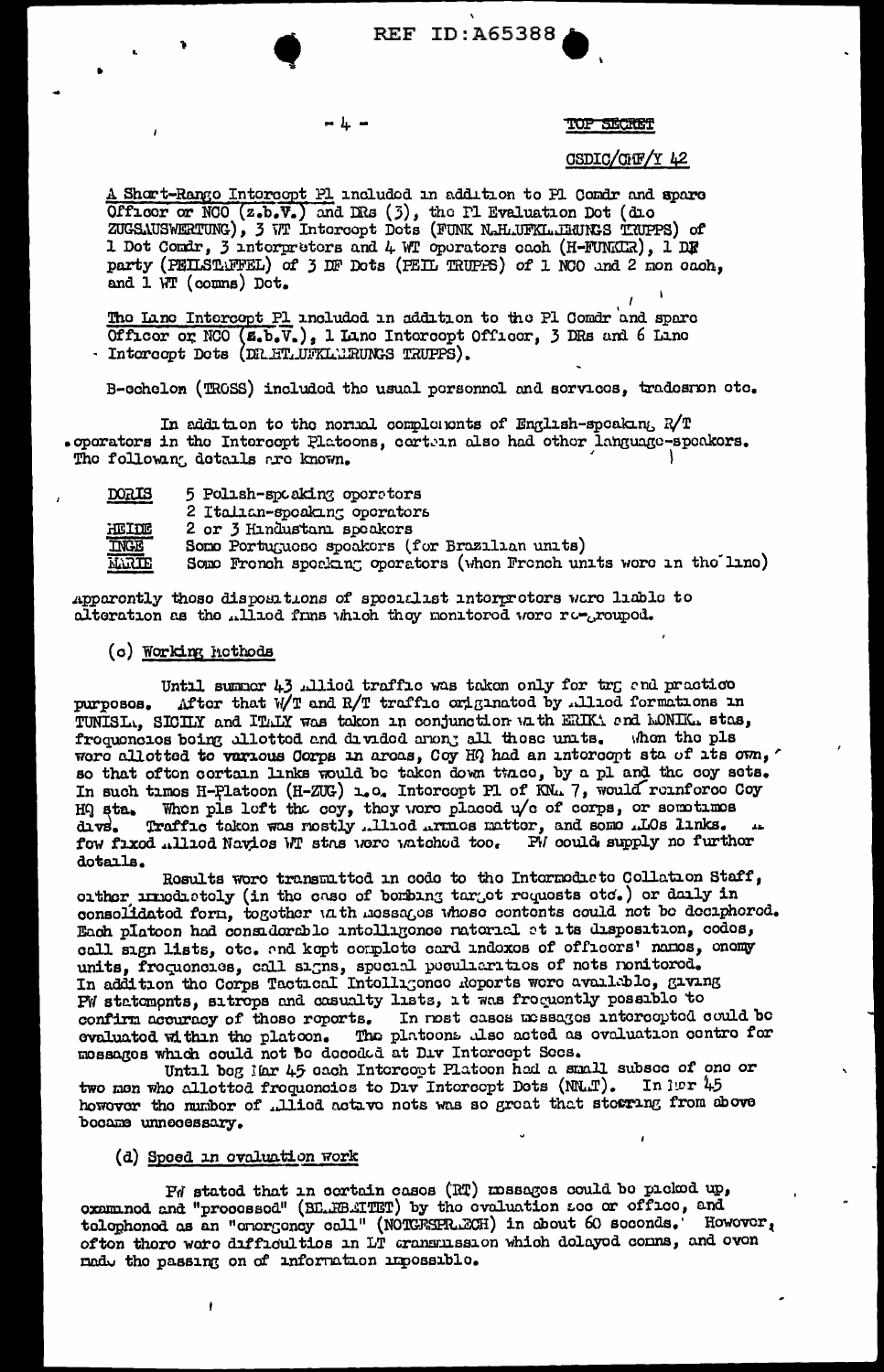ID:A65388 **REF** 

#### - 5 -

I

**SECRET** 

CSDIC/CHF/Y 42

### (o) Rosults

L

 $^{\prime}$  (

Results wore surrerised by PM as follows anformation usuful for Ordor of Battle officers at Genua HQs, warming of forthcoming bombing and arty attacks, and whon possible - through text evaluation - warming of own units of forthooming infantry and/or arround ettacks.

#### (f) Equipment

The following equipment was used: -

| To oach Intorcopt Det available          | $2 \times$ "u" sots (receiver only)<br>$1 \times$ " $v$ " "<br>1 x pack set "b" OR<br>"b" or "c" set |
|------------------------------------------|------------------------------------------------------------------------------------------------------|
| To oach Intercept Pl available           | 1 x Fiold TP apparatus<br>1 x Field LT                                                               |
| To each DF Dot<br>avallablo<br>$\bullet$ | 1 x Short Range DF sot<br>1 x pack receiver set "b"<br>(LATER 1 x DF/Roccivor sot "u")               |

Each DF Party was equipped with LT apparatus.

Each WT Dot was equipped with  $1 \times 15$  whit transmitter,  $1 \times 80$  or 100 Watt transmittor, 2 x pack roconvor sots "b", 1 x ciphor machino and LT apparatus.

 $(g)$  Training

(INHLLTS AUSWERTER)

NGOs and men in the unit received try in the units and locations stated below.

| Intercopt Operators (H-FUNKER)            | in Intercept Depot and Trg Bn (NaCHAICHTIN<br>AUFKLARUNGS ERS.TA UND AUSBILDUNGS<br>ABILILUNG) in F.L.NKFURT a/MAIN, later at<br>SCHM RZENBORN. Some had been trained at<br>the AIR Sigs School in H.I.L.O/S. Others-<br>DRs wore trained as "zweite Hoerer" (second<br>operator) at VOOBURG (HOLLLND) and ST. M.LO,<br>also trg in Coy. |
|-------------------------------------------|------------------------------------------------------------------------------------------------------------------------------------------------------------------------------------------------------------------------------------------------------------------------------------------------------------------------------------------|
| DR Operators (P-FUNKCR)                   | first at FILBEL noar FR.NKFURT a/m (oxact<br>namo of unit unknown), and also had trg at<br>DF sta in .PRILL., and practice work in the<br>$Coy_{\bullet}$                                                                                                                                                                                |
| WT Oporators (Tost-FUNKER)                | as above, or in Sigs Trg Bns. Trg was also<br>continued in the Coy and also in the WT sta<br>of $MN1$ 7.                                                                                                                                                                                                                                 |
| Traffic Collators (VERKIES,<br>LUSYLKTER) | et ST. HALO, VOOBURG and at KN. 7.                                                                                                                                                                                                                                                                                                       |
| <b>Toxt Tntororotors</b>                  | at Sigs Interpretors Depot and Trg Bn                                                                                                                                                                                                                                                                                                    |

(N.CHRICHTEN DOLLITSCHER ERS.TZ UND AUSBILDUNGS .ETEILUNG) at MEISEN, lator at ST. AVOID (ALG.CE). Also furthor practical work at KM. 7 and Coy H).

١

 $\mathbf{I}$ 

There were NO eryptographers at Coy HQ or below.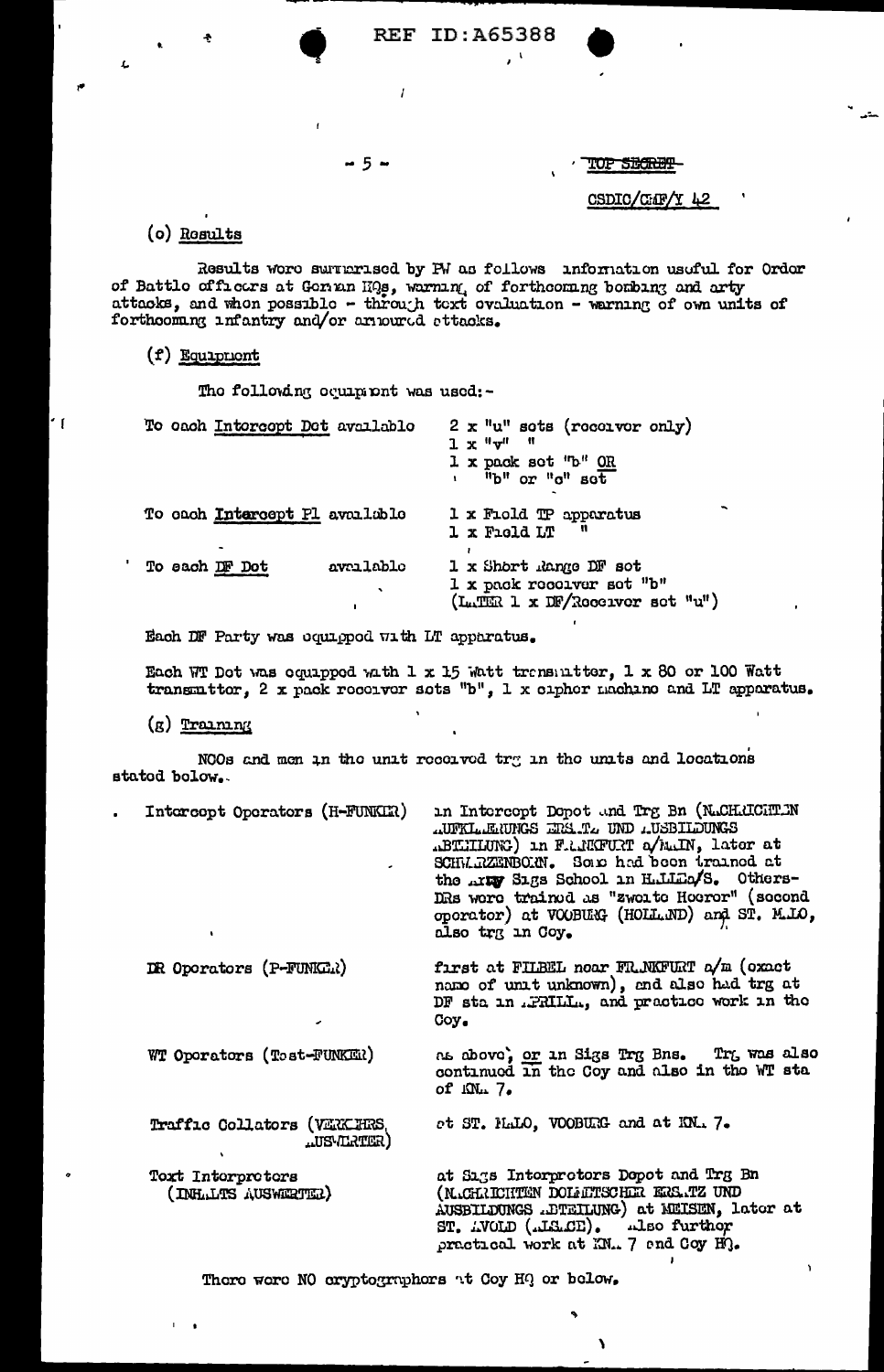**REF ID: A65388** 



#### -6-

#### **TOP SECRET**

#### CSDIC/CLF/Y 42

#### 4. PERSONALITIES

 $\bullet$ 

 $\pmb{\mathsf{t}}$ 

**Capt GREINER** 

OC Coy from formation to Aug 43, then posted away.<br>
mbout 48-50 years old, approx 1.86m tall, stout figuro, groy har.

Liout SCHUELE OC Coy from ..u. 43 to 3 Oct 44, when he was killed at SULLLL.

Liout WOLTERS OC Coy from Oct 44 to collapse. .bout 28-30 yours old, approx 1.76m tall, vory slim figuro, light brown hair.

Liout SCHAEFFER OC 1 Pl from formation to Jul 43 whon posted away. About 30-31 years old, approx 1.70m tall, squat figuro, light brown hair.

LIEUT TEMES OC 3 Pl from form tion to Maj/Jun 43, when posted away. Thout 30-31 years old, approx 1.68m tall, squat figuro, light brown hair, wears spectacles.

OC 4 Pl from Sop 42 to Jan  $44$ , OC "HEIDE" Pl from<br>Jan  $44$  to landings at NETTUNO, after which OC Liout BR.USCH "DORIS" P1 till .ug 44 whon postod away. About 28-30 yours old, approx 1.76m tall, slim figure, light brown hair, wears spectacles.

2/Lt SCHOELLING Coy Officor from may 43 to Jun 44; for cight days OC "DORIS" Pl in Jan 44, then postod. about 32-34 years old, epprox 1.75m tall, powerfully built, fair hair.

Coy Officer from Oct 43 to .ug 44, then OC 2/Lt SCHEFFLER "DOLLS" Pl until collapso. .bout 25-27 yoars old, approx 1.68m tall, powerfully built, light brown hair, squints with one oyo.

Interpreter, i/c Coy Evaluation since Oct 43. 2/Lt BIERNLIH From Feb 45 to collapse OC "MANIE" Pl. bout 29-30 years old, approx 1.82m tall, slim. figuro, fair hair, woars spoctaalos.

i/c Evaluation of "HilDs" Pl from Apr 44 to Jun 2/Lt FOERDEREN 44, from Jun 44 to collapse OC "INGE" Pl. about 24 yoars old, approx 1.77n tall, stout figuro, dark hair.

2/Lt BERENDT i/c Evaluation of "HUIDE" Pl from its formation  $($ Jan 44) till  $\Delta$ pr 44, after that  $\infty$  "HEIDE" Pl till Oct 44, when posted away. about 30-32 yours old, approx 1.69m tall, slin, light brown hair.

1/c Evaluation of "HEIDE" Pl from Apr 44 to 2/Lt HOFLUNN Oct 44, after that OC "HEIDE" Pl until collapso. .bout 30-32 years old, approx 1.82m tall, slim figuro, light brown hair, woars spootaclos.

OC "HULT" Pl from formation Sop 43 to Nov 43, Liout LEBERLE lator postod away. About 30-32 years old, approx 181m tall, slim figuro, lign. brown hair.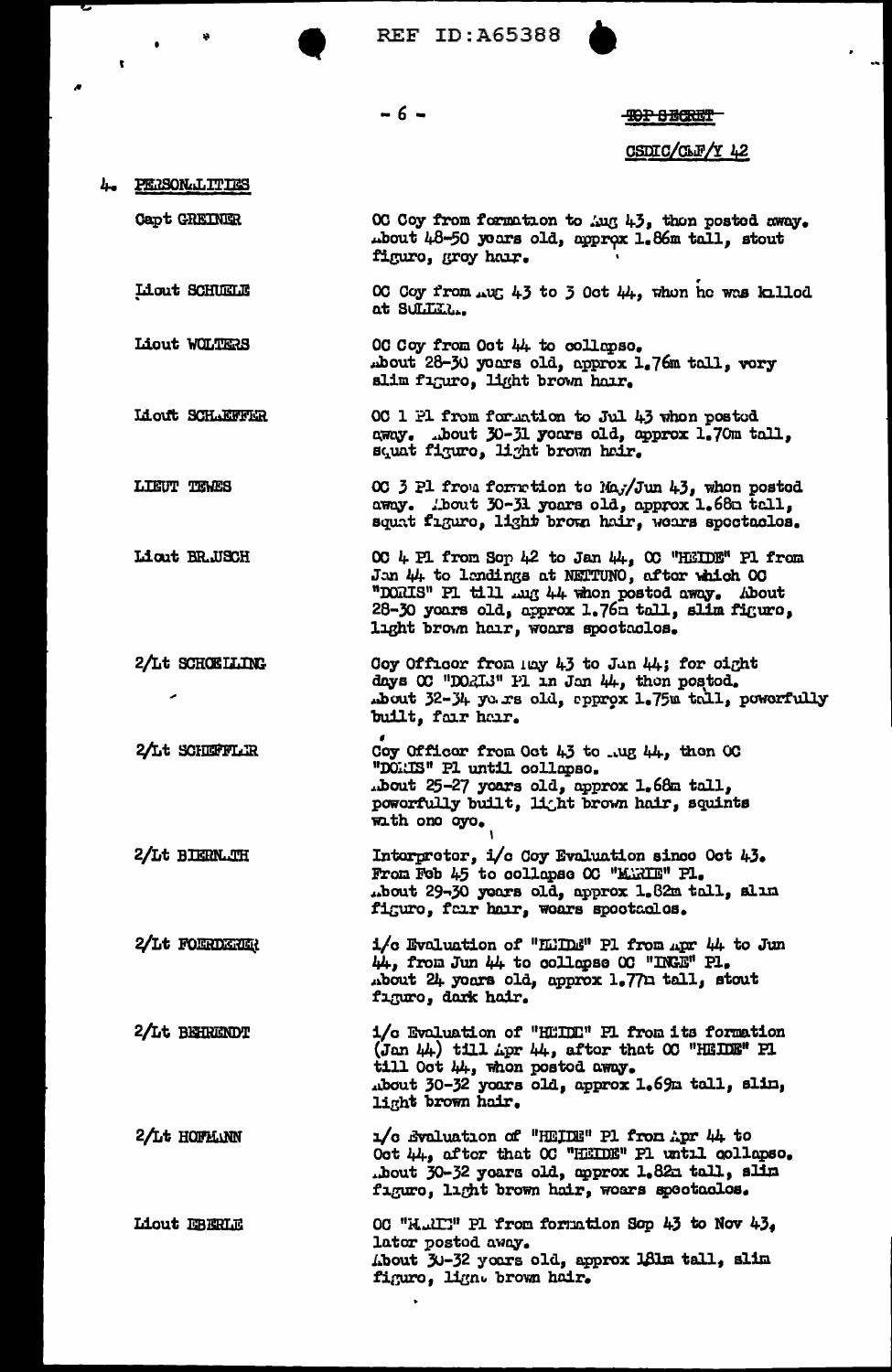$\epsilon = 4$ **REF ID: A65388** 

 $\blacksquare$ 

#### $-7-$

#### **TOP** SECRET

### CSDIC/CMF/Y 42

Liout SCHMIDT OC "LLRIE" Pl from Nov 43 to mug 44, after that postod away. ibout 30-32 yoars old, approx 1.75m tall, slim, fair hair.

Liout DEUSING OC "MARIE" F1 from 22 Aug 44 to 27 Sop 44 whon ho was killod.

2/Lt SCHUBERT i/c Evaluation of "M.RIE" Pl from Oct 43 to 27 Sop 44, then OC "MARIE" PI till Fob 45, after<br>which i/o Echolon II, at BASTI.., till collapse.<br>About 36 years old, approx 1.74n tall, squat<br>figure, light brown hair, wears spectacles.

2/Lt FISCHER 1/c Evaluation of "DORIS" Pl from end Jan 44 to Oct 44, after which posted away.<br>.bout 24-26 yours old, approx 1.75m tall, slim,<br>light brown hair.

 $\tilde{\mathbf{r}}$ 

#### NCO and OR Porsonnol of "DORIS" Pl

 $\mathbf{r}$ 

| <b>Syst EISENSCHAIDT</b> |                         |              | In Evaluation Offico    |    |    |                                                |   |              |  |
|--------------------------|-------------------------|--------------|-------------------------|----|----|------------------------------------------------|---|--------------|--|
| <b>Sgt KRIEBJIM</b>      |                         | ₩.           | Ħ                       | Ħ  |    | , said to bo a strong inti-Nazi.               |   |              |  |
| Opl HEIER                |                         |              | In Evaluation Office    |    |    |                                                |   |              |  |
| <b>Opl KATHLER</b>       |                         | Ħ            | n                       | u  |    |                                                |   |              |  |
| <b>Cp1 HANSCHEL</b>      |                         |              | English-R/T Intorcoptor |    |    |                                                |   |              |  |
| <b>Cpl SIXT</b>          |                         | $\mathbf{u}$ | W                       | n  |    |                                                |   |              |  |
| <b>Sondf. ROCH</b>       |                         | Ħ.           | n                       | Ħ  |    |                                                |   |              |  |
| <b>Cpl FRIEDRICH</b>     |                         | Ħ            | Ħ                       | n  |    | $\bullet$                                      |   |              |  |
| <b>Stgofr FRIES</b>      |                         | n            | u                       | ₩  |    | (anti-Nazi)                                    |   |              |  |
| L/Cpl NOLT               | $\overline{\mathbf{X}}$ | Ħ            | W.                      | n  |    |                                                |   |              |  |
| L/Cpl STOLPE             |                         | anti-Nazi.   |                         |    |    | English-spoaking R/T intorcoptor, said to bo   |   |              |  |
| L/Opl JAHN Julius        |                         |              |                         |    |    | English-spooking R/T intercoptor               |   |              |  |
| L/Opl EGENOLF            |                         | n            |                         | 11 | n  | . п                                            |   |              |  |
| L/Cpl HOENICKE           |                         | Ħ.           |                         | 8  | H. | n                                              |   | (anti-Nazi)  |  |
| L/Cpl RATH Julius        |                         | Ħ            |                         | W. | п. |                                                | u | u            |  |
| L/Opl FLEISCHER          |                         | n            |                         | W  | n  | Ħ                                              | Ħ | $\mathbf{u}$ |  |
| L/Op1 P.ESCHT.           |                         | Ħ            |                         | W  | n  | $\pmb{\mathsf{N}}$                             |   |              |  |
| L/Opl RUDOLF             |                         |              | and onthusiastic Nazi   |    |    | Polish-spoaking R/T interceptor, and an ardent |   |              |  |
| L/Opl LCHTELIK           |                         |              |                         |    |    | Polish-spoaking n/T intercopter                |   |              |  |
| L/Opl SK.T.DNIK          |                         | Ħ            | u                       |    | n  | n                                              |   |              |  |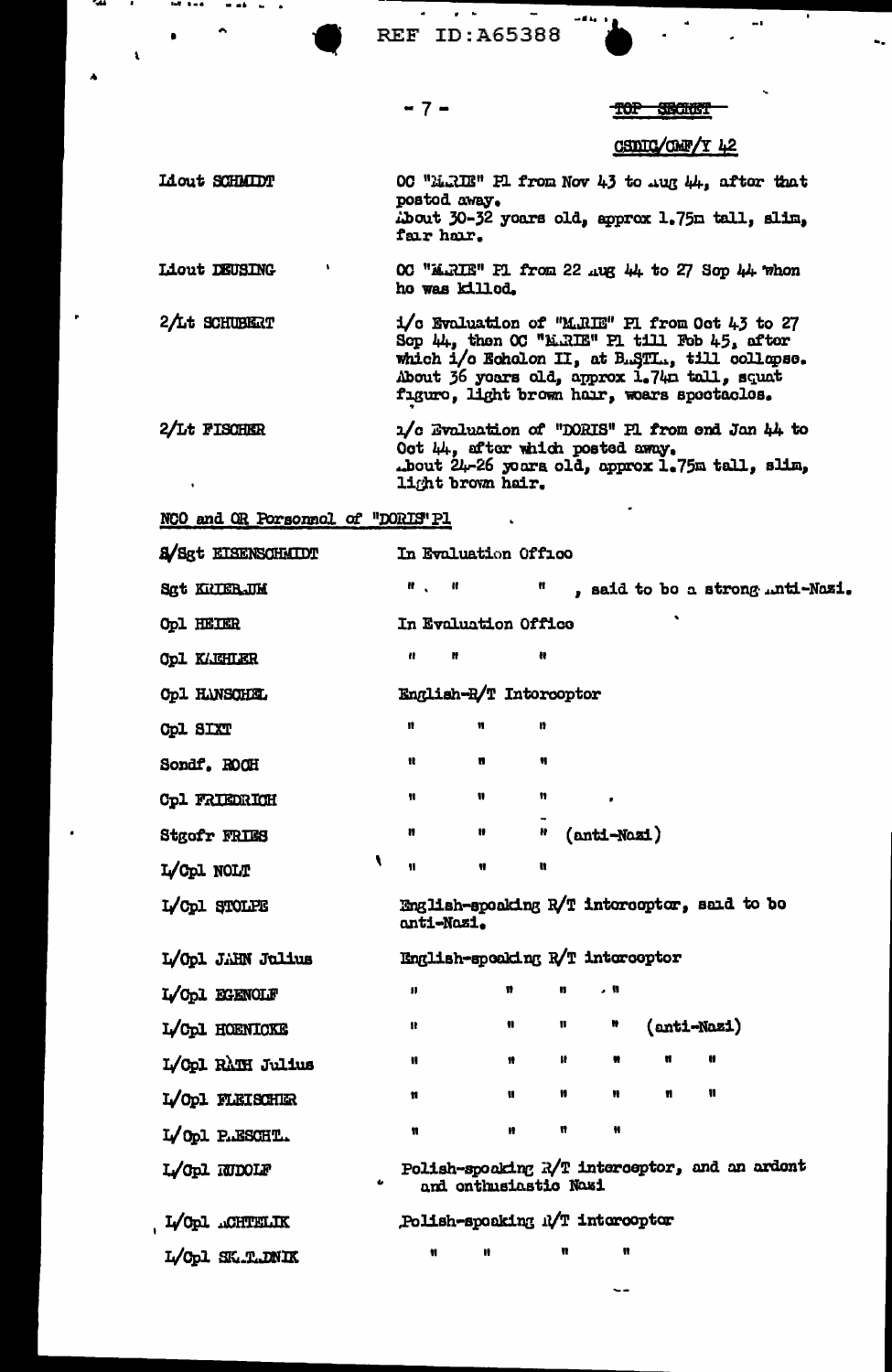| <b>REF ID:A65388.</b> |  |  |  |  |
|-----------------------|--|--|--|--|
|                       |  |  |  |  |

 $-8 -$ 

-TOP SHORES

# CSDIC/CHF/Y 42

# NOO and OR Personnel of "M.RIE" Pl

| SRt DITTMANN           | ardont Nazi.      |    |              |                                       | English interpreter in Evaluation Office, and |
|------------------------|-------------------|----|--------------|---------------------------------------|-----------------------------------------------|
| Cpl WERNER (?)         | onthusiastic Nazi |    |              | English-speaking R/T intorcoptor, and |                                               |
| L/Opl LENZ             |                   |    |              | English-speaking R/T interceptor      |                                               |
| ,<br>L/Opl von den HOF | n                 | 11 | $\mathbf{u}$ | W                                     | (antı-Nazi)                                   |
| L/Opl HAVER            | n                 | n  | n            | 11                                    |                                               |